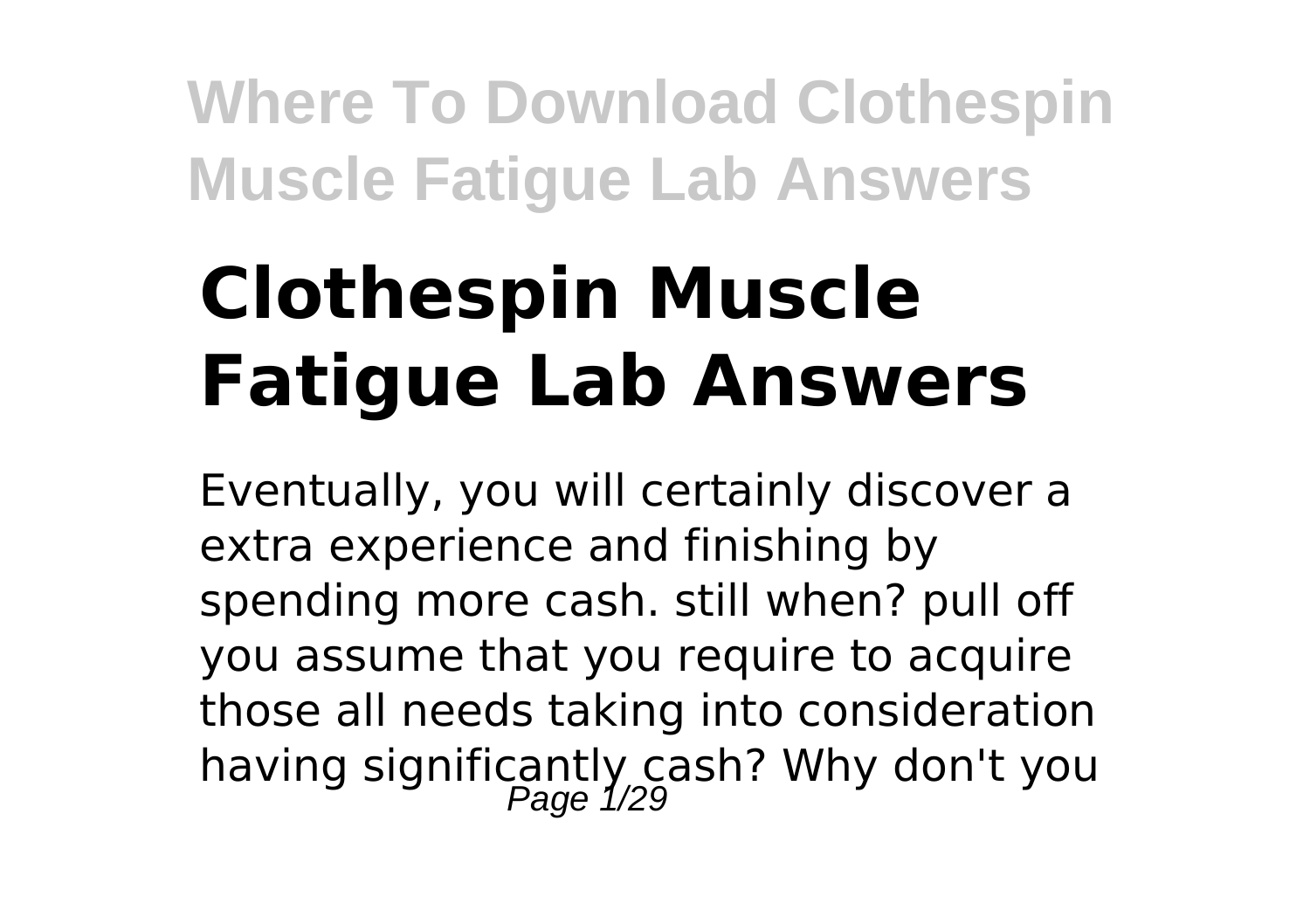try to get something basic in the beginning? That's something that will guide you to comprehend even more not far off from the globe, experience, some places, in imitation of history, amusement, and a lot more?

It is your certainly own grow old to undertaking reviewing habit. along with

Page 2/29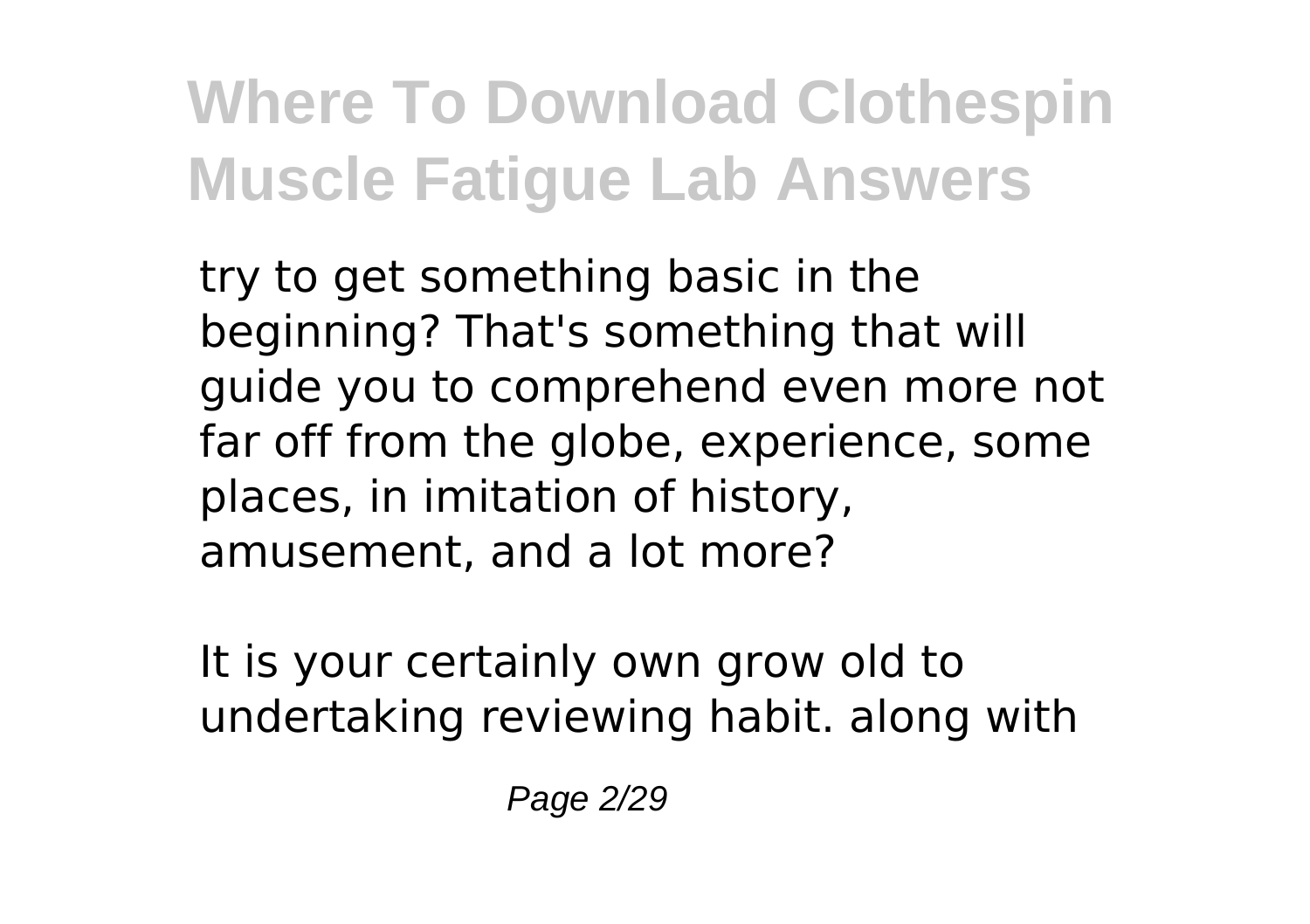guides you could enjoy now is **clothespin muscle fatigue lab answers** below.

You can browse the library by category (of which there are hundreds), by most popular (which means total download count), by latest (which means date of upload), or by random (which is a great

Page 3/29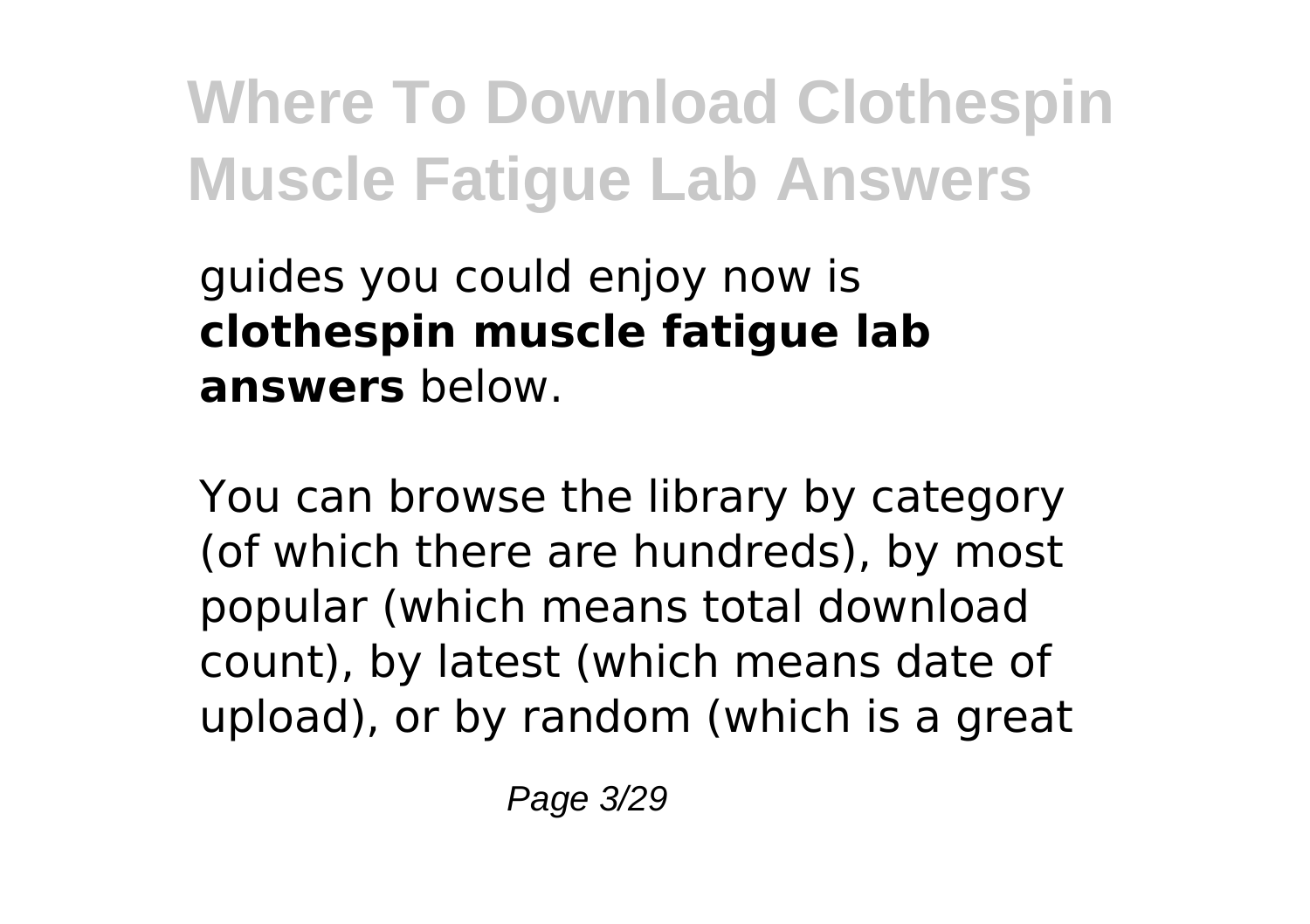way to find new material to read).

### **Clothespin Muscle Fatigue Lab Answers**

Muscle fatigue results when the demand for ATP is greater than the rate at which ATP can be produced in the muscle fibers. As a consequence of fatigue, ATP levels are too low for muscle fibers to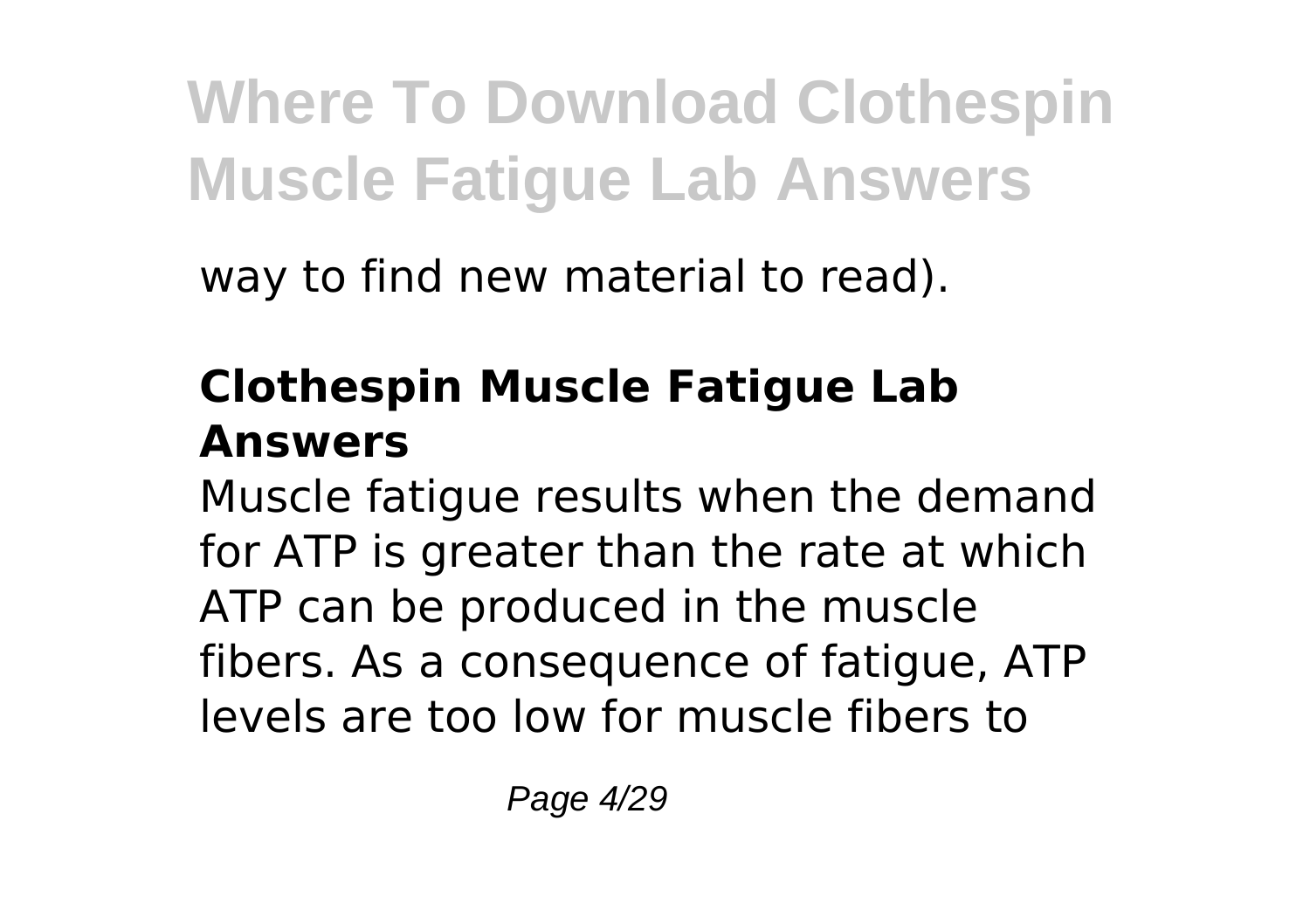produce their maximum force contraction. ... Clothespin Lab / Muscle Fatigue Last modified by:

#### **Clothespin Lab / Muscle Fatigue**

Clothespin Muscle Fatigue Lab Answers book review, free download. Clothespin Muscle Fatigue Lab Answers. File Name: Clothespin Muscle Fatigue Lab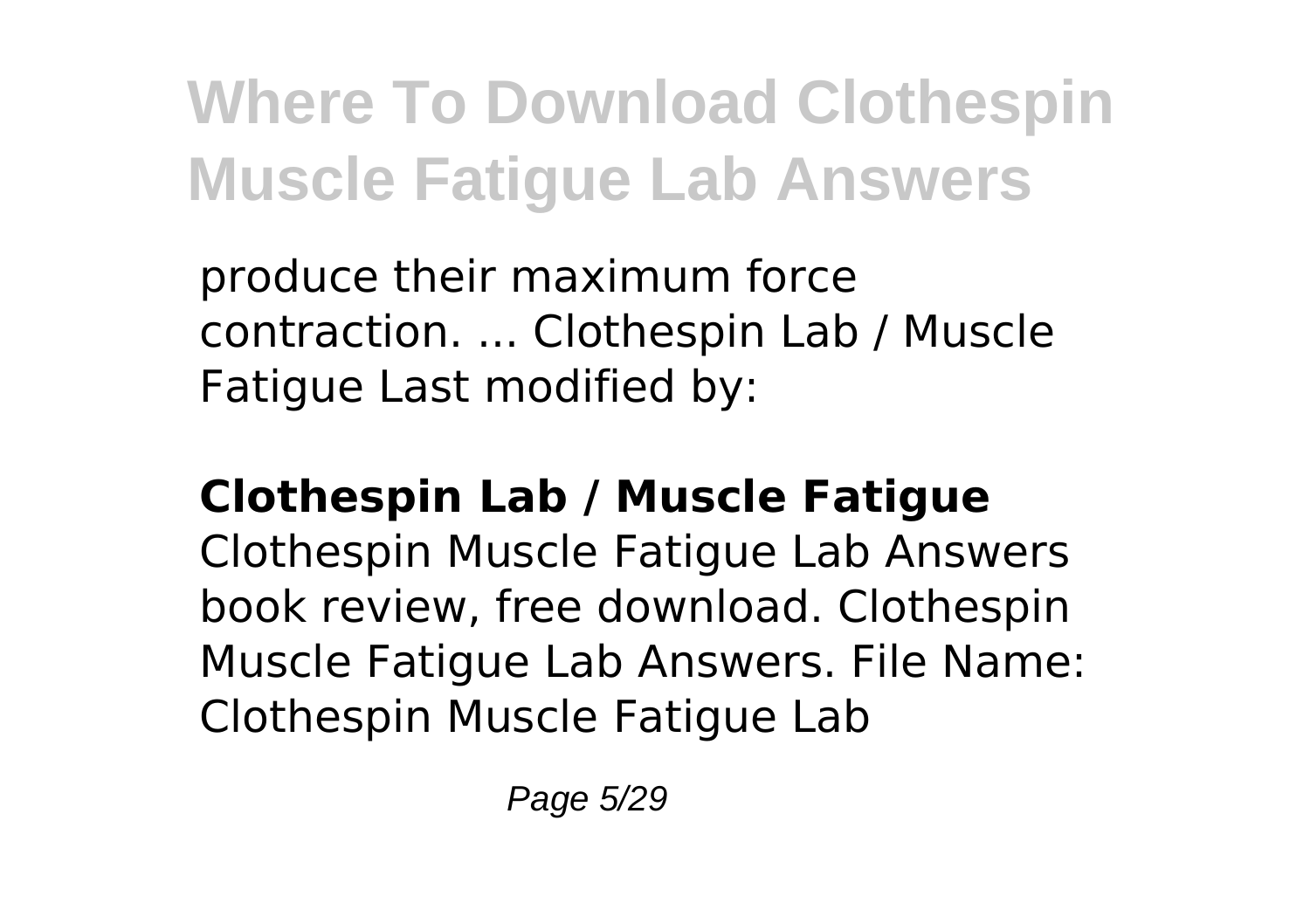Answers.pdf Size: 5742 KB Type: PDF, ePub, eBook: Category: Book Uploaded: 2020 Nov 21, 06:25 Rating: 4.6/5 from 764 votes. Status ...

**Clothespin Muscle Fatigue Lab Answers | booktorrent.my.id** NAME: Jessica Lewis 07/10/19 SBI 4U CLOTHESPINS AND MUSCLE FATIGUE

Page 6/29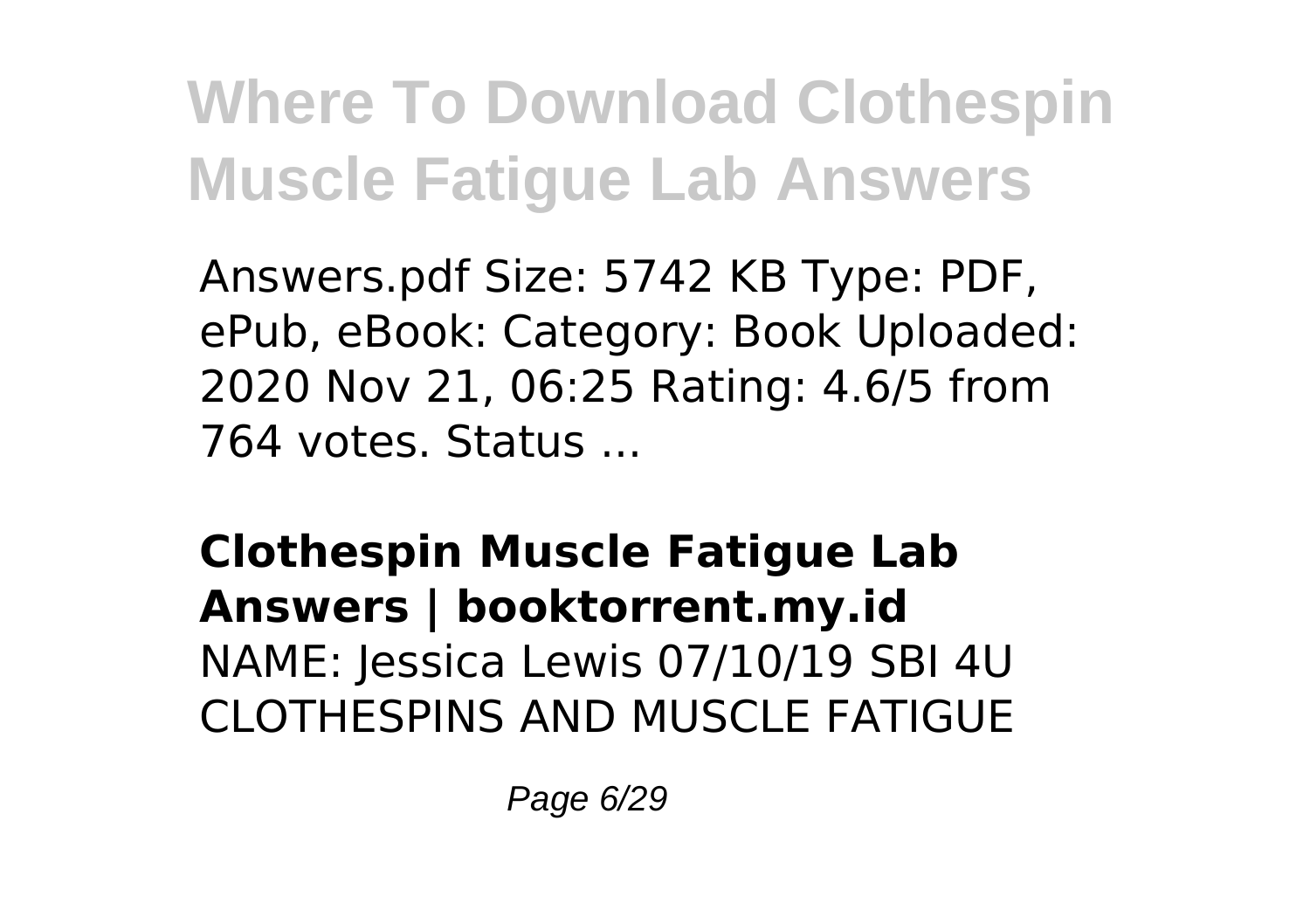BACKGROUND Automobiles and machines must be supplied with gasoline or electricity as a source of energy before they can move. Your muscles require energy in the form of ATP to contract. Muscles can produce ATP by using oxygen (aerobic respiration) or not using it (anaerobic respiration). ). Anaerobic respiration in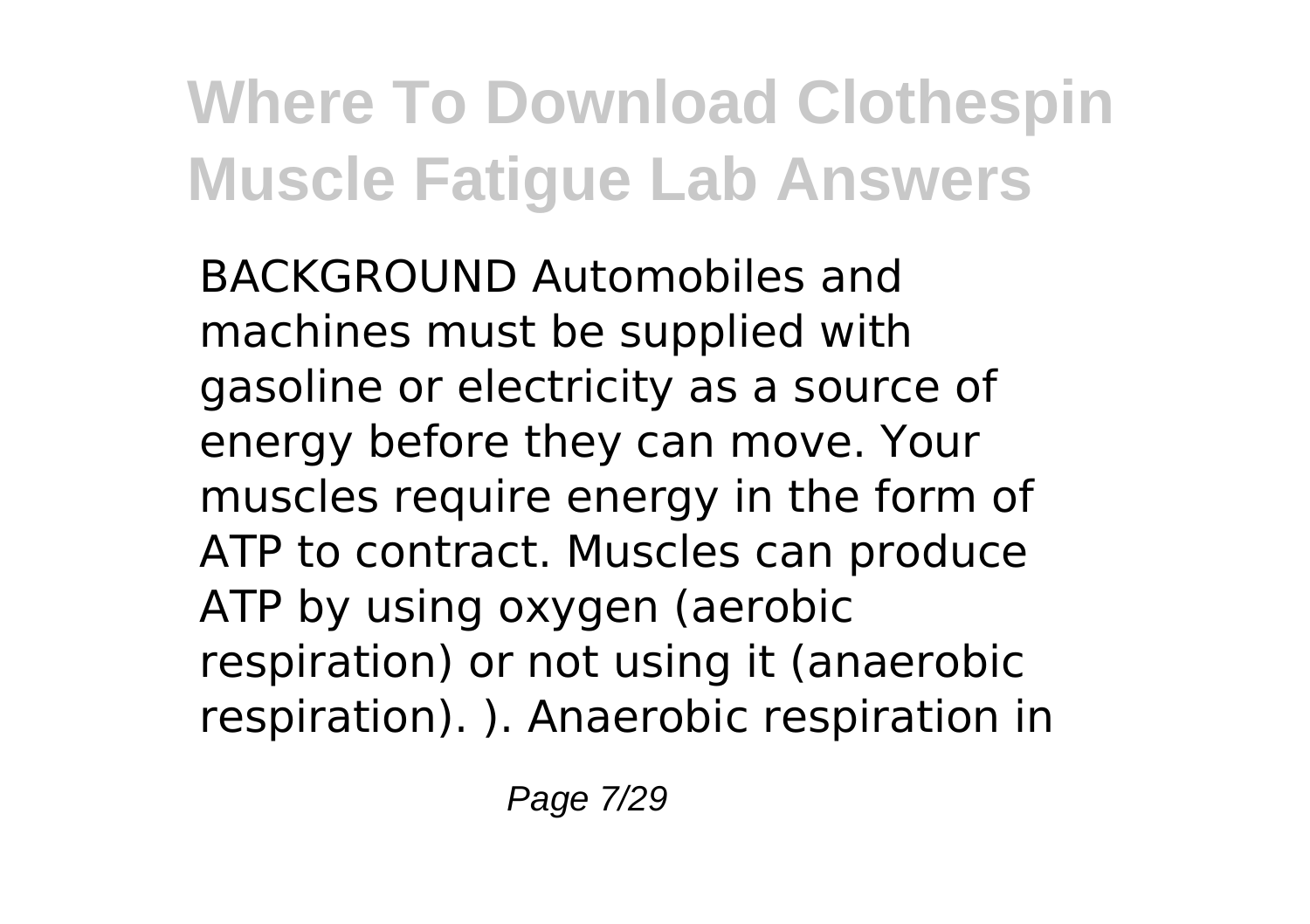muscle cells ...

### **CLOTHESPINS AND MUSCLE FATIGUE LAB - NAME Jessica Lewis**

**...**

Clothespin Lab . Background: Muscle cells rely on . aerobic cellular respiration. for their energy needs. When muscles are deprived of their

Page 8/29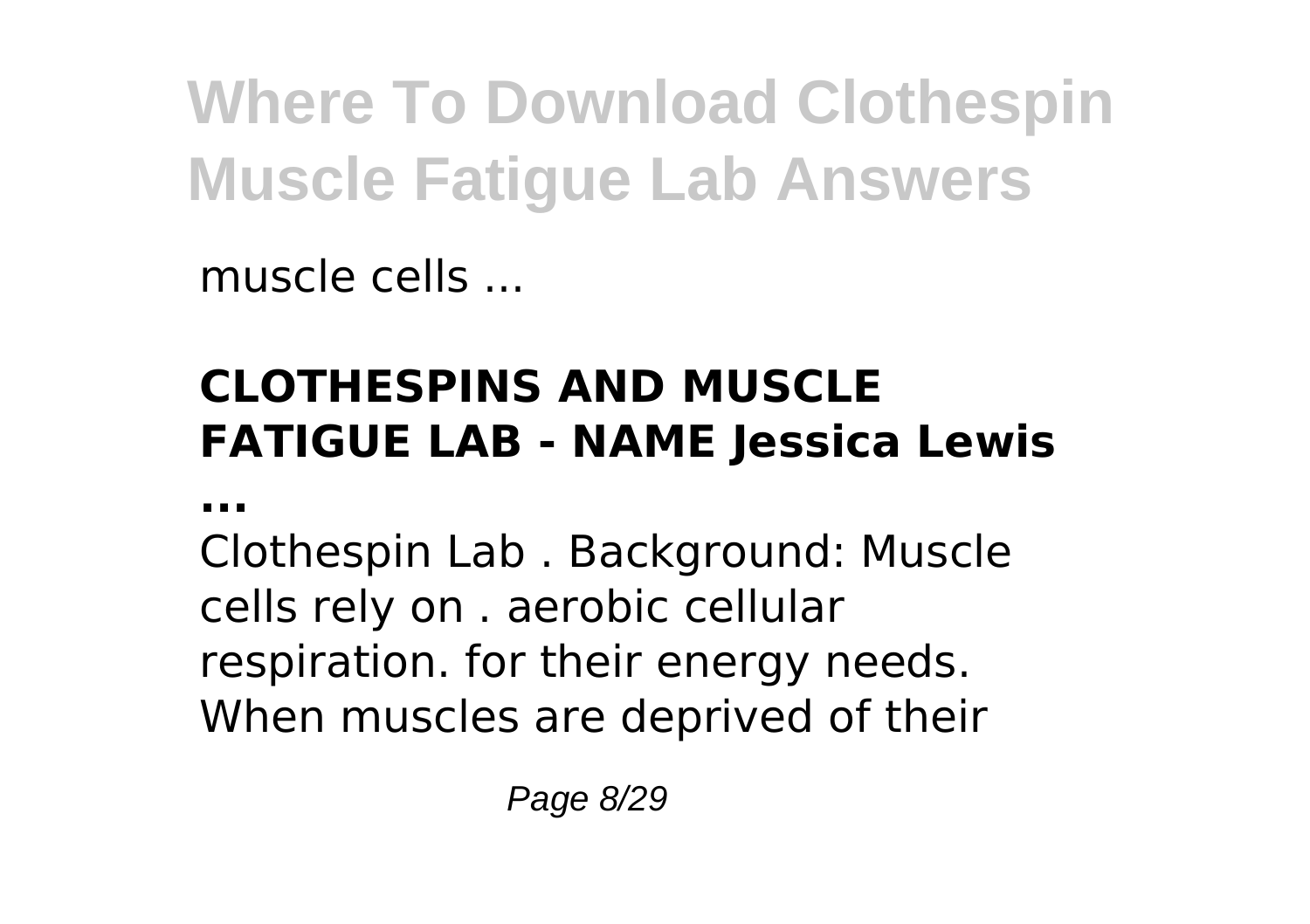customary oxygen, they are capable of functioning but for only a short period of time. During intense activity, oxygen is often being used by the body faster than it can be supplied to the muscle.

#### **Lab 8 – Analyzing Muscle Fatigue** Cellular Respiration Activity – Clothespins and Muscle Fatigue Purpose: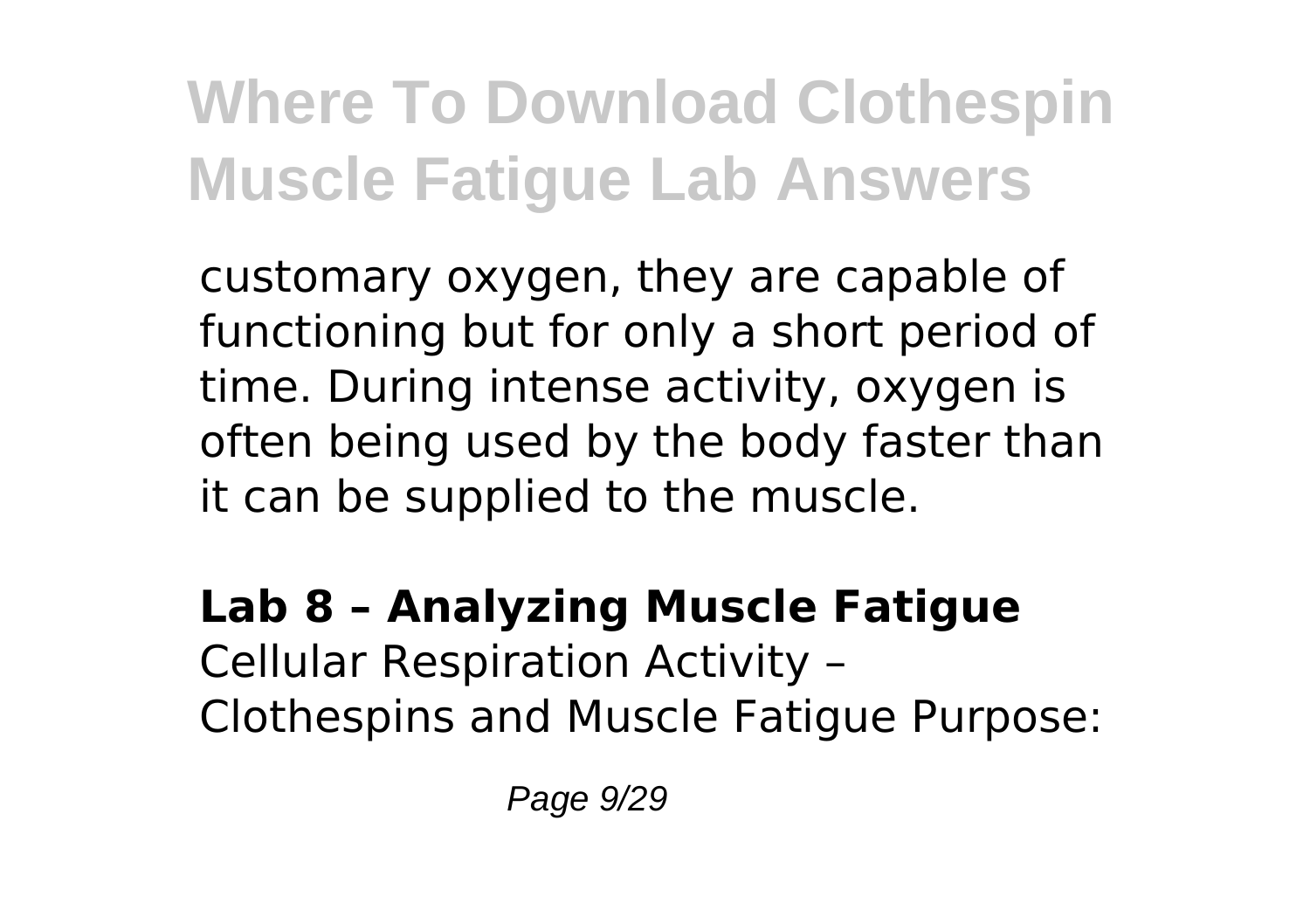to explore the relationship between cellular respiration and muscle fatigue. ... - Doing the motion regularly (through the lab itself and through other means daily, i.e. typing of the keyboard.

#### **Cellular Respiration Activity – Clothespins and Muscle Fatigue** Clothespin Calisthenics: Your muscles

Page 10/29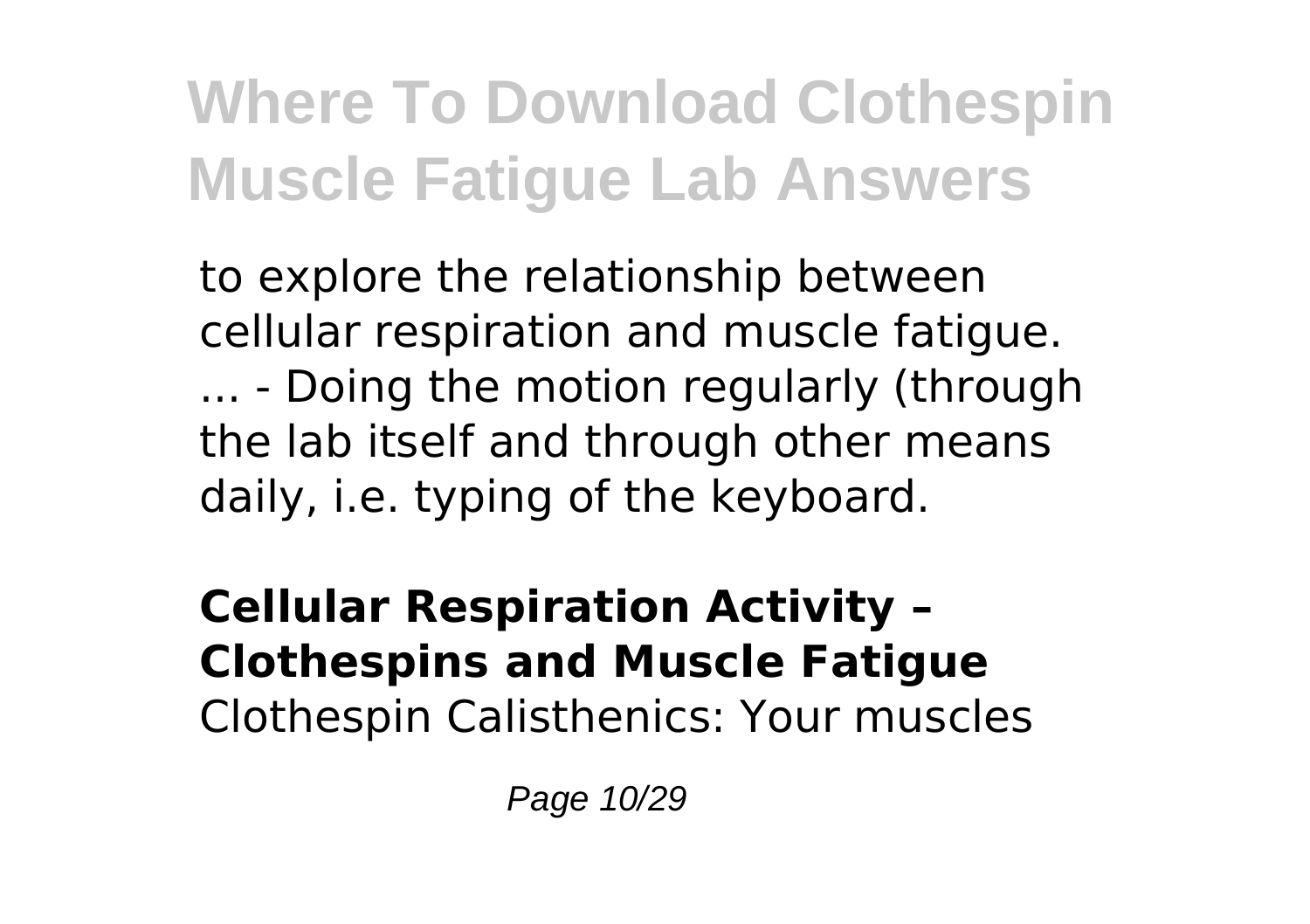need Glycogen (muscle sugar) in order to function. When the glycogen is broken down into energy for the muscles a waste product called lactic acid is produced. A buildup of lactic acid decreases the muscles' ability to contract and Muscle Fatigue

#### **Muscle Fatigue Lab - Isabel's Human**

Page 11/29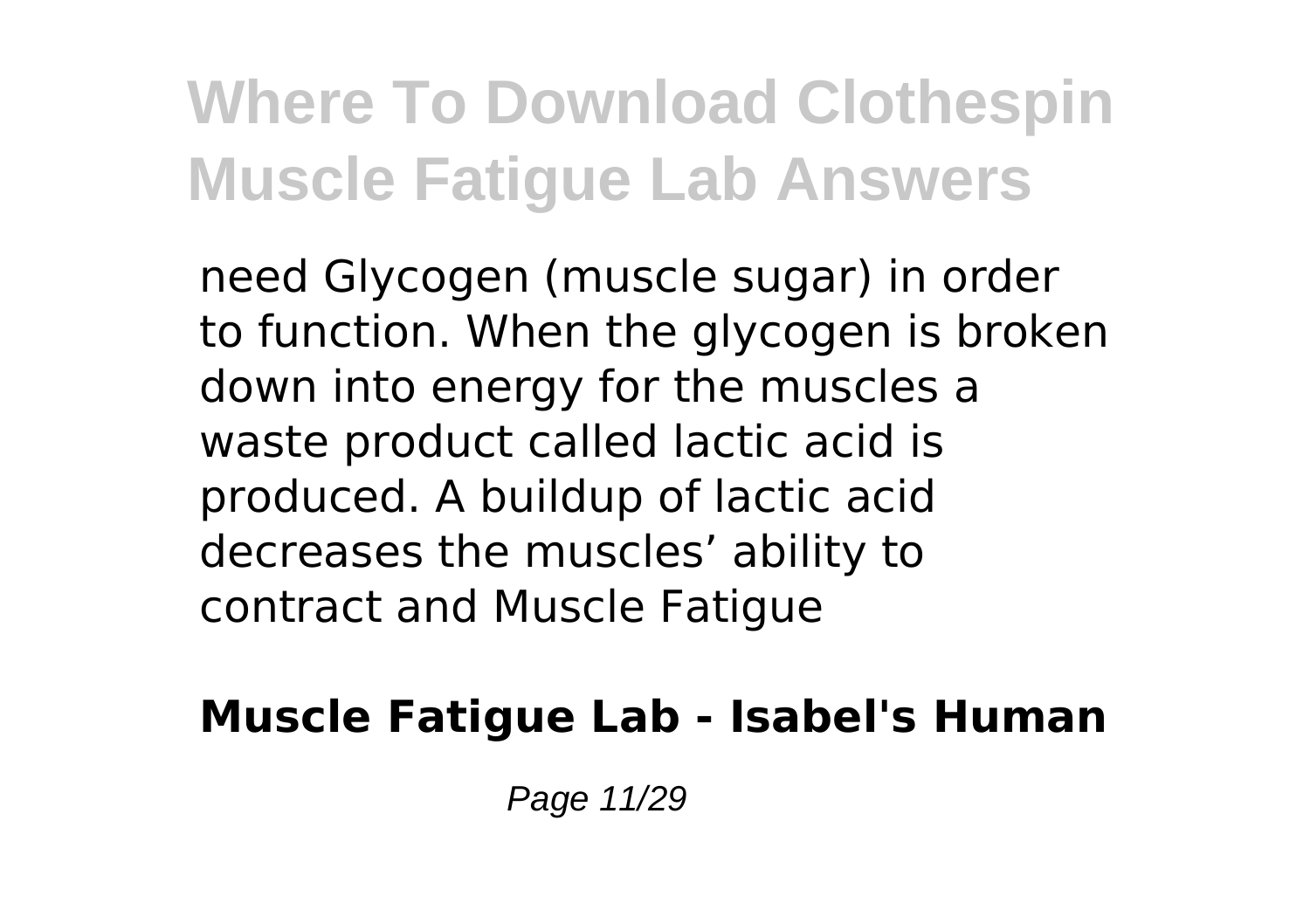### **Body**

Do you know how like when you keep on squeezing a clothespin, your thumb gets tired? Well I have to write a lab report about that. Help on these questions pleez! 1) why was it easier to click the clothespin in the first trial than in the third trile? 2) why do you think that there might be a difference in the adage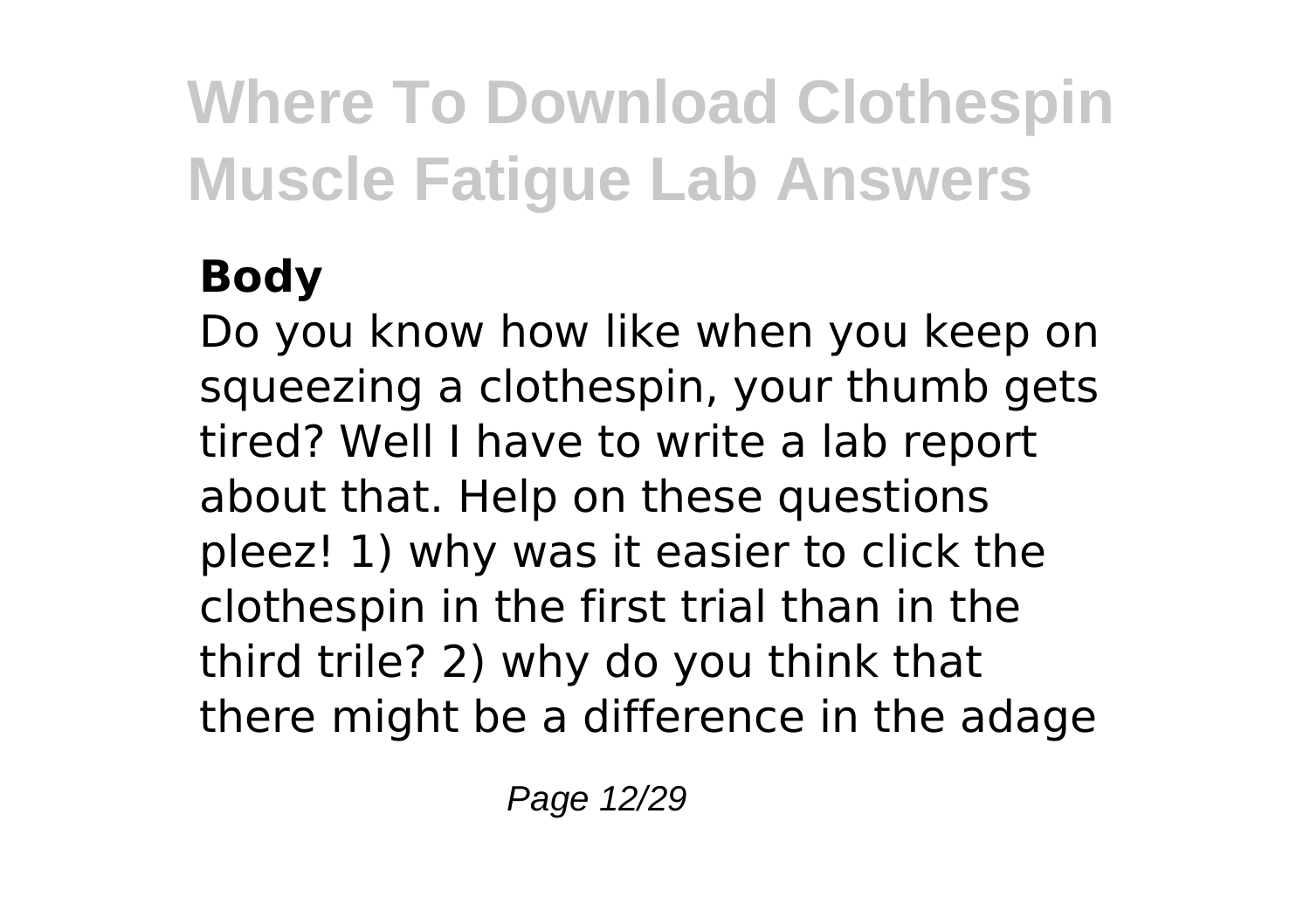number of clicks for each hand?

### **Help on muscle fatigue lab report? | Yahoo Answers**

A student is opening and closing clothespins as part of a lab activity. The student begins to experience muscle fatigue, and the rate at which the student is opening and closing the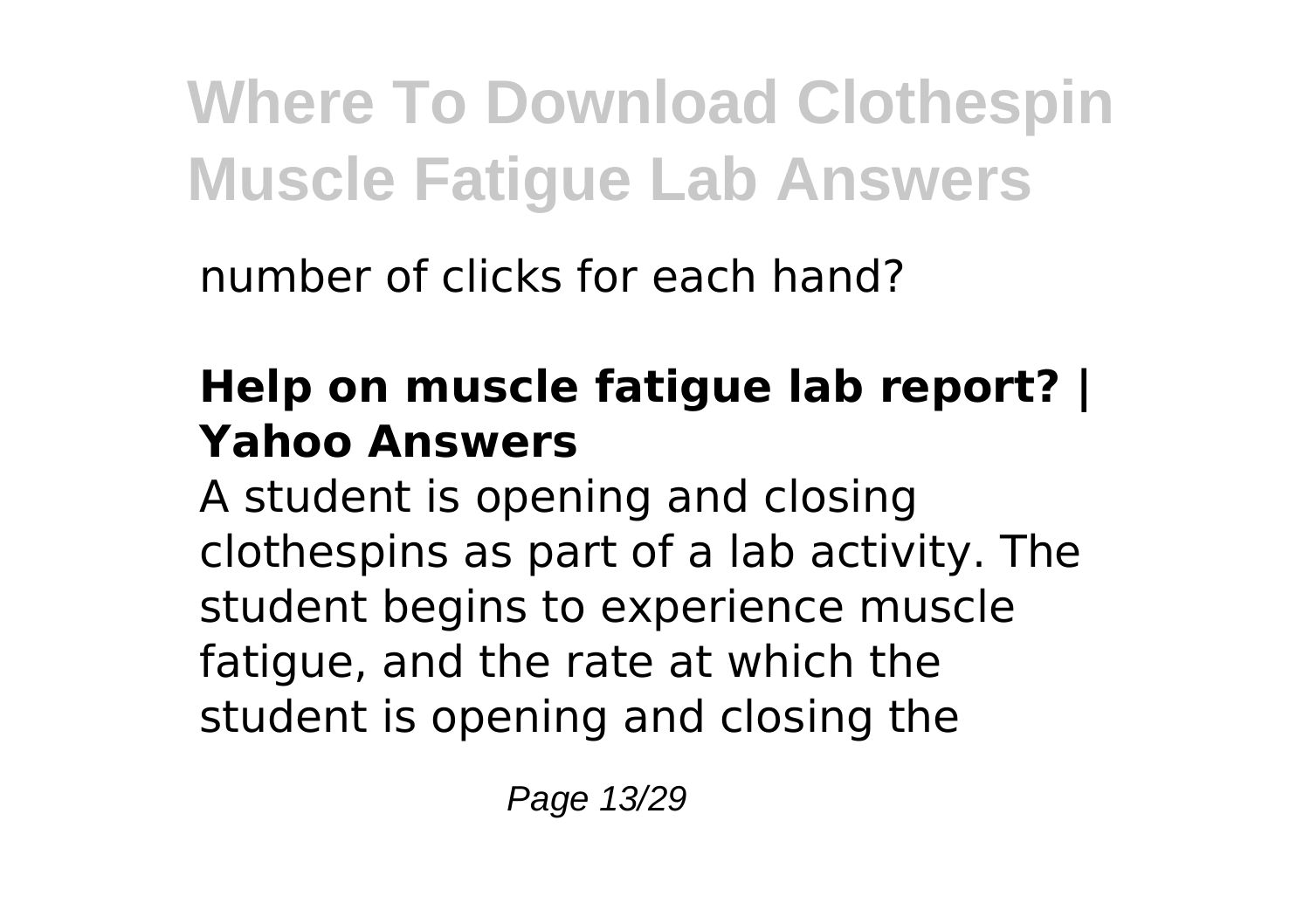clothespins slows. The fatigue the given student feels is due to

#### **Regents LE Labs Part D - #2 Making Connections Quiz - Quizizz**

Clothespin Muscle Fatigue Lab Answers Recognizing the way ways to get this books clothespin muscle fatigue lab answers is additionally useful. You have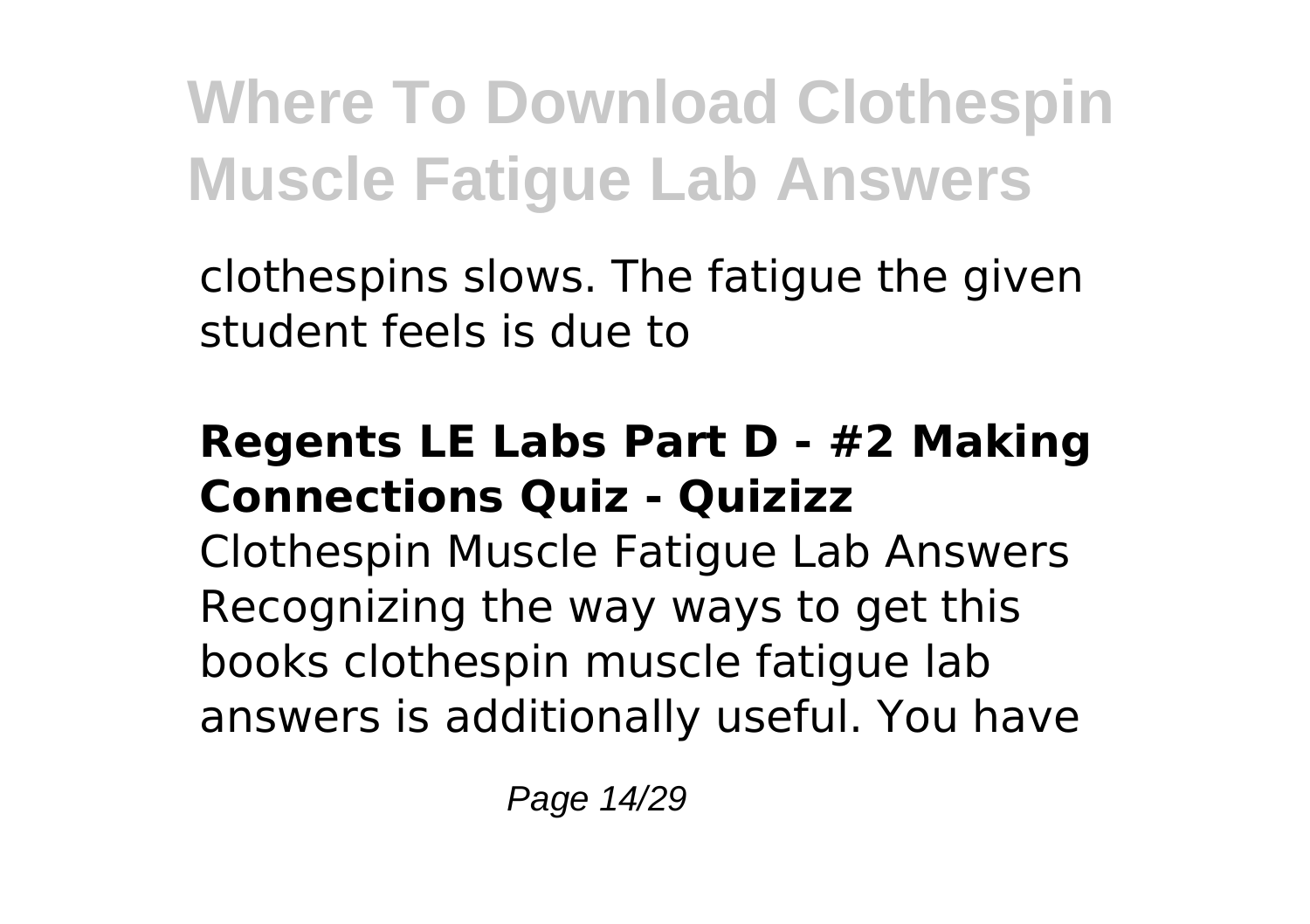remained in right site to start getting this info. get the clothespin muscle fatigue lab answers belong to that we provide here and check out the link. You could buy guide clothespin muscle ...

### **Clothespin Muscle Fatigue Lab Answers**

clothespin muscle fatigue lab answers,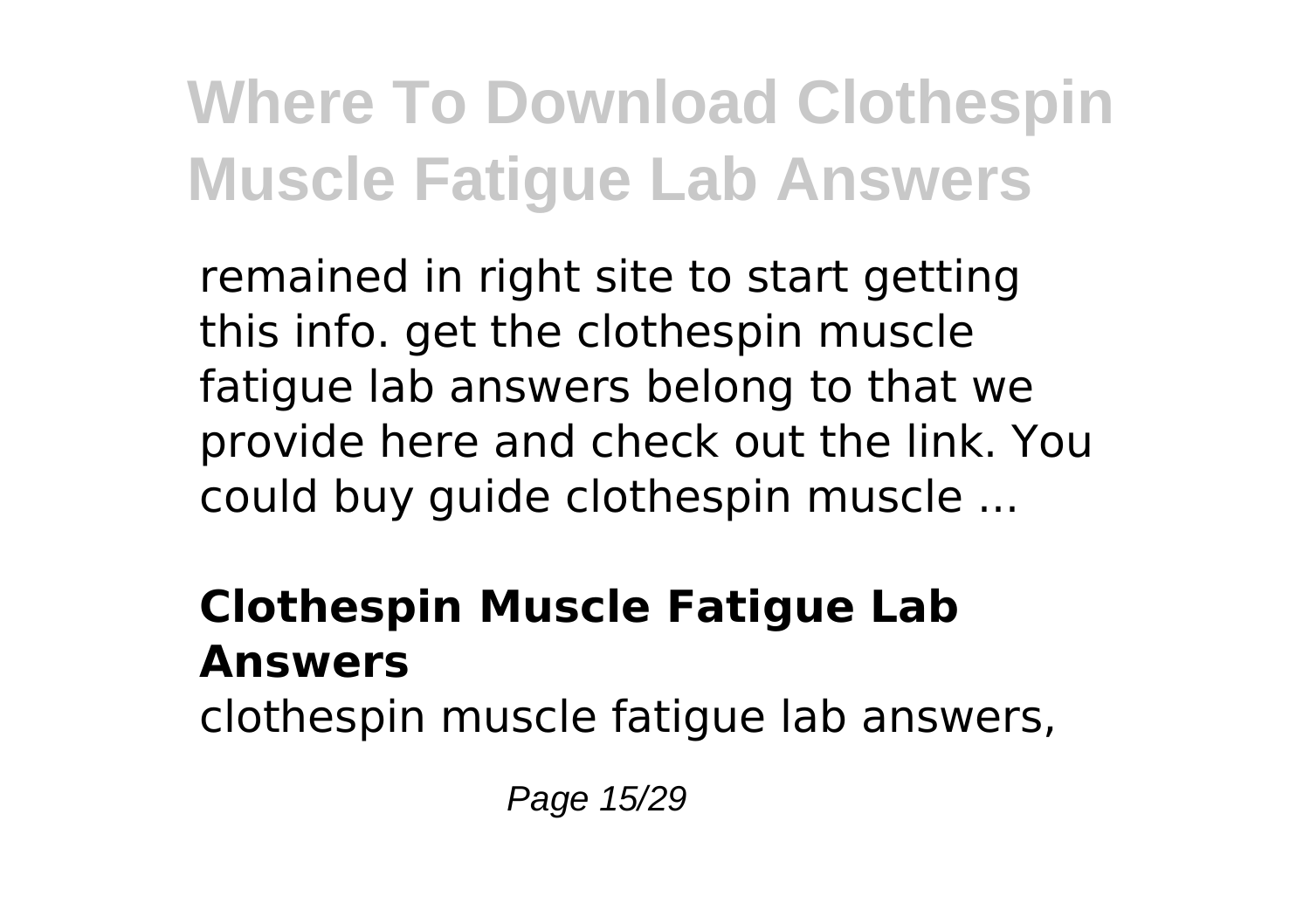but end in the works in harmful downloads. Rather than enjoying a good book gone a mug of coffee in the afternoon, on the other hand they juggled taking into consideration some harmful virus inside their computer. clothespin muscle fatigue lab answers is easy to use in our digital library an online right ...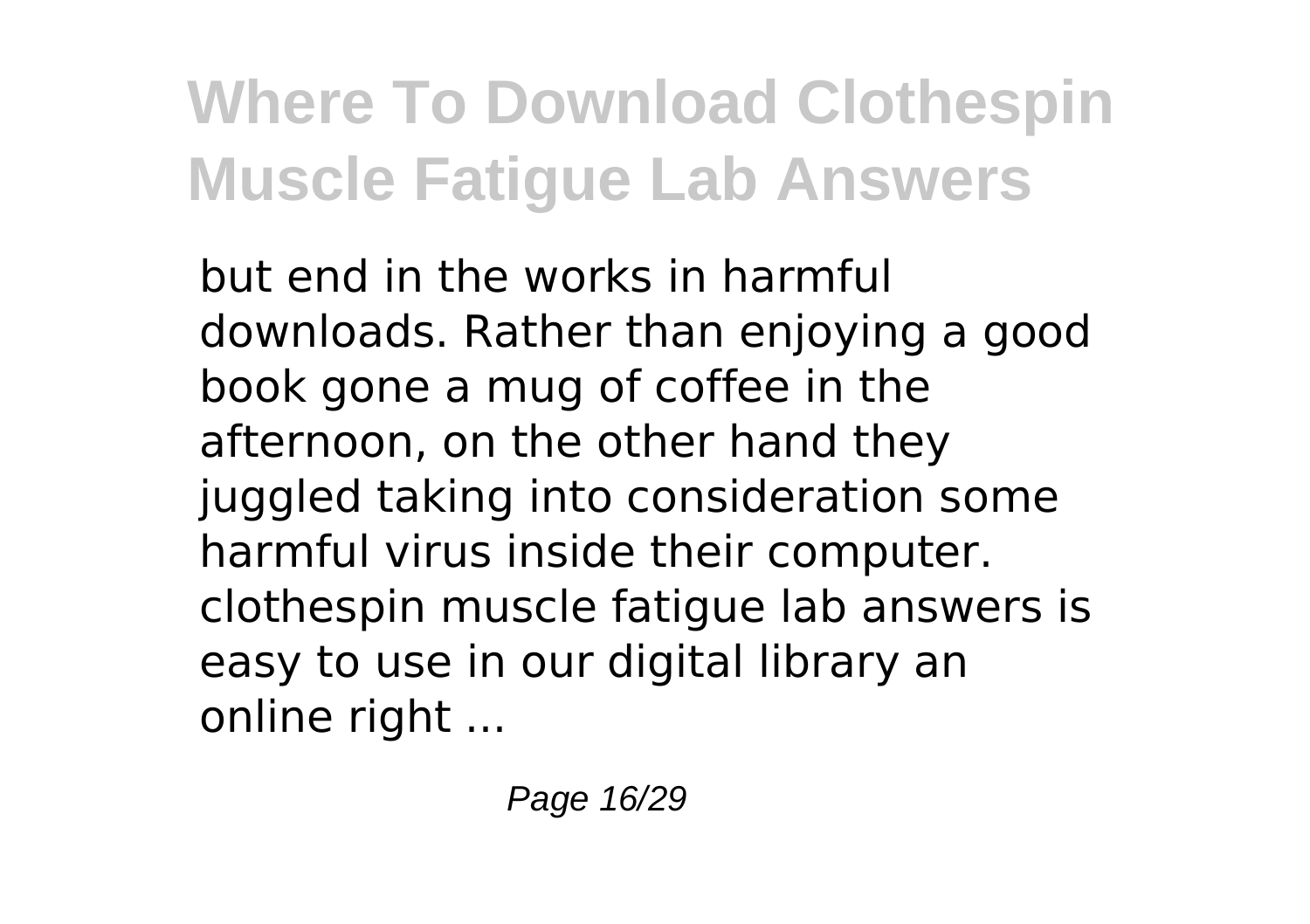### **Clothespin Muscle Fatigue Lab Answers**

A condition known as muscle fatigue occurs when certain waste products of muscle cell activity build up in cells. Until these waste chemicals are removed, the fatigue will continue Some people are able to squeeze the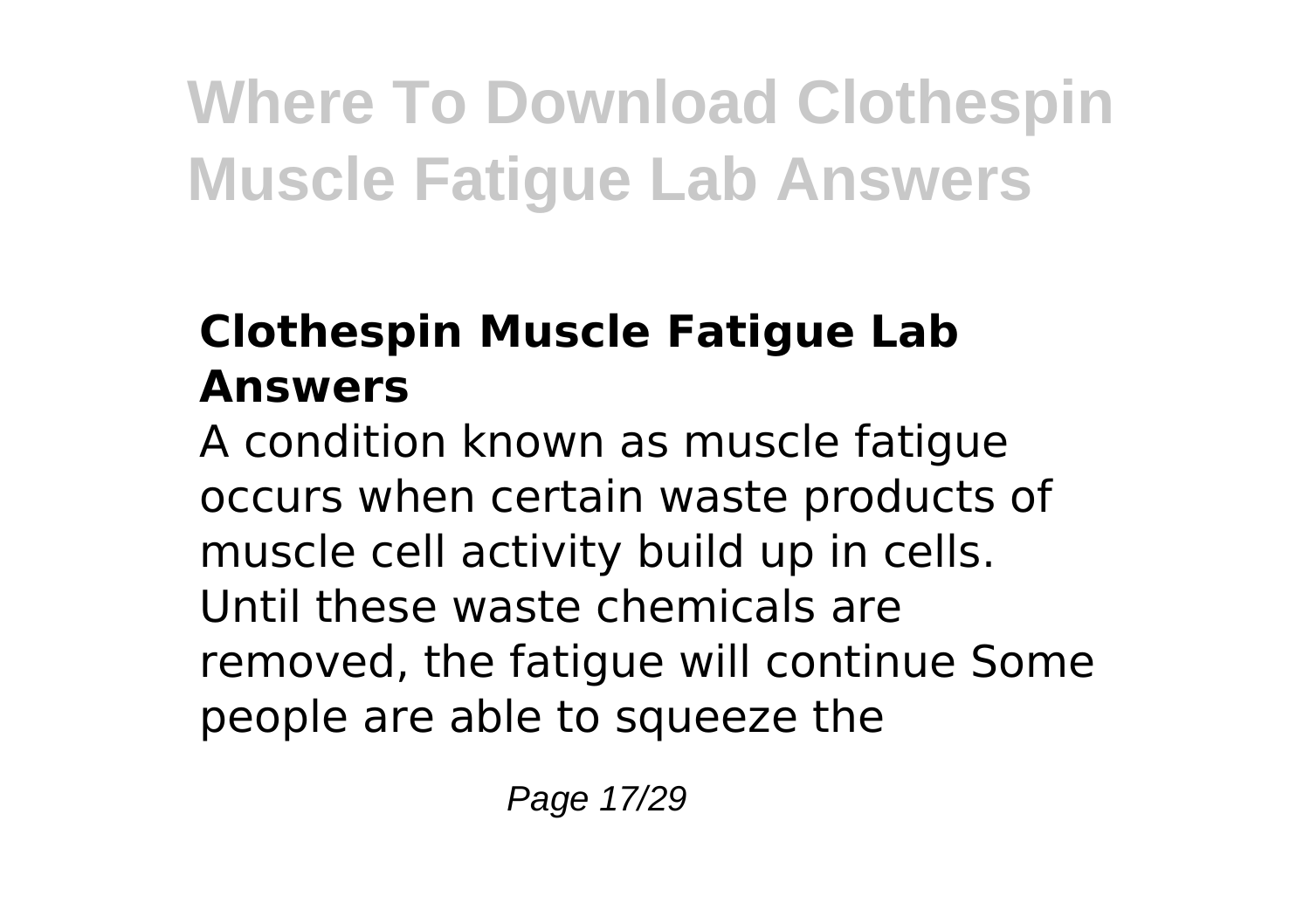clothespin more times in a minute than others.

#### **Making Connections Lab Flashcards | Quizlet**

Muscle Fatigue Lab Introduction Muscle contraction requires energy in the form of ATP. ATP is produced aerobically when oxygen levels are high and anaerobically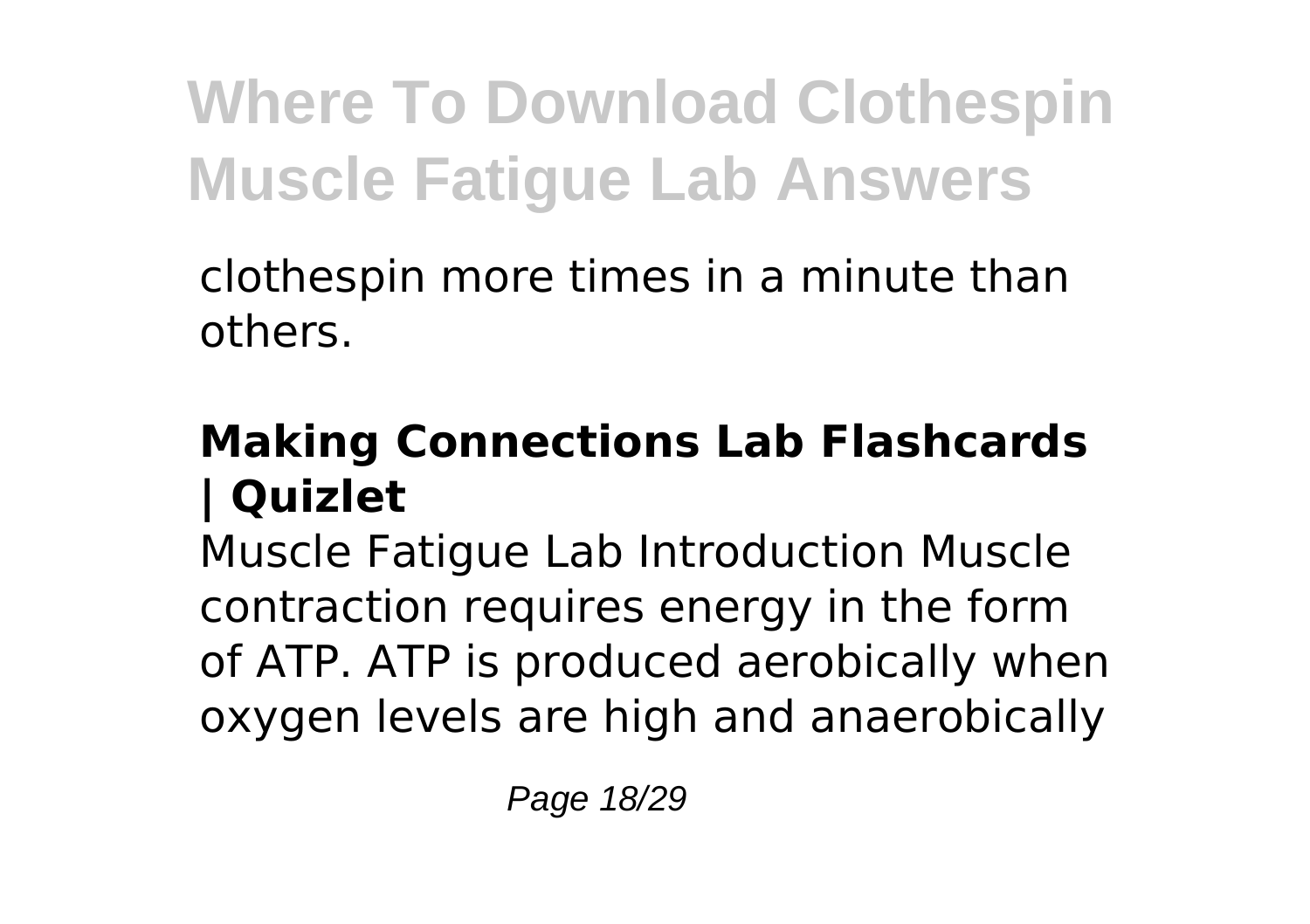when oxygen levels are low. Lactic acid is the byproduct of anaerobic respiration, which only yields 2 ATP molecules per glucose.

### **Muscle Fatigue Lab**

View Lab Report - Clothespin\_Lab.pdf from BIOLOGY AP at Prior Lake High School. Name date period

Page 19/29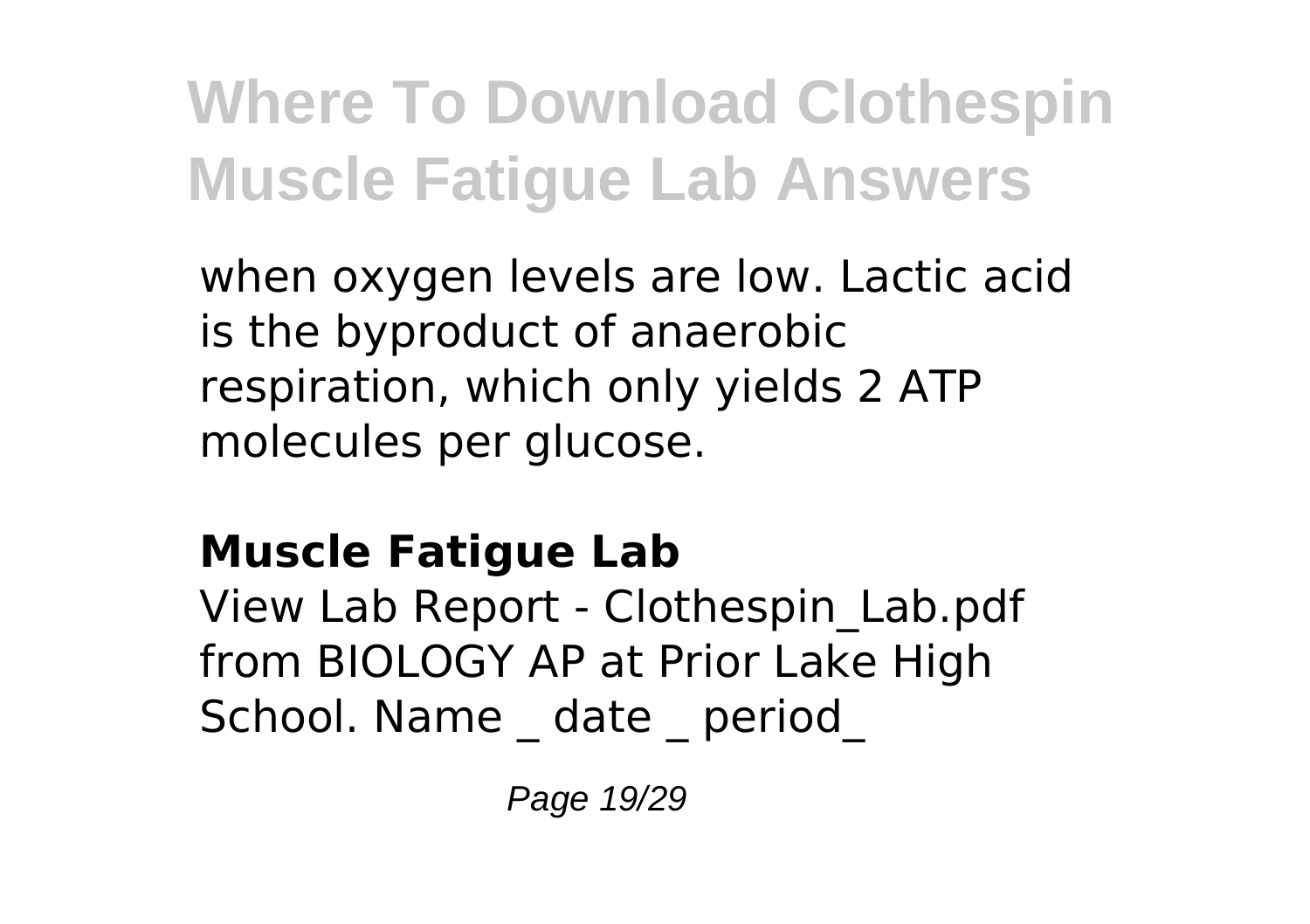Clothespin Lab / Muscle Fatigue Purpose:

#### **Clothespin\_Lab.pdf - Name\u200b \u200b\_\u200b \u200bdate ...** Download Ebook Clothespin Muscle Fatigue Lab Answers Clothespin Muscle Fatigue Lab Answers Clothespin Lab . Background: Muscle cells rely on . aerobic cellular respiration. for their

Page 20/29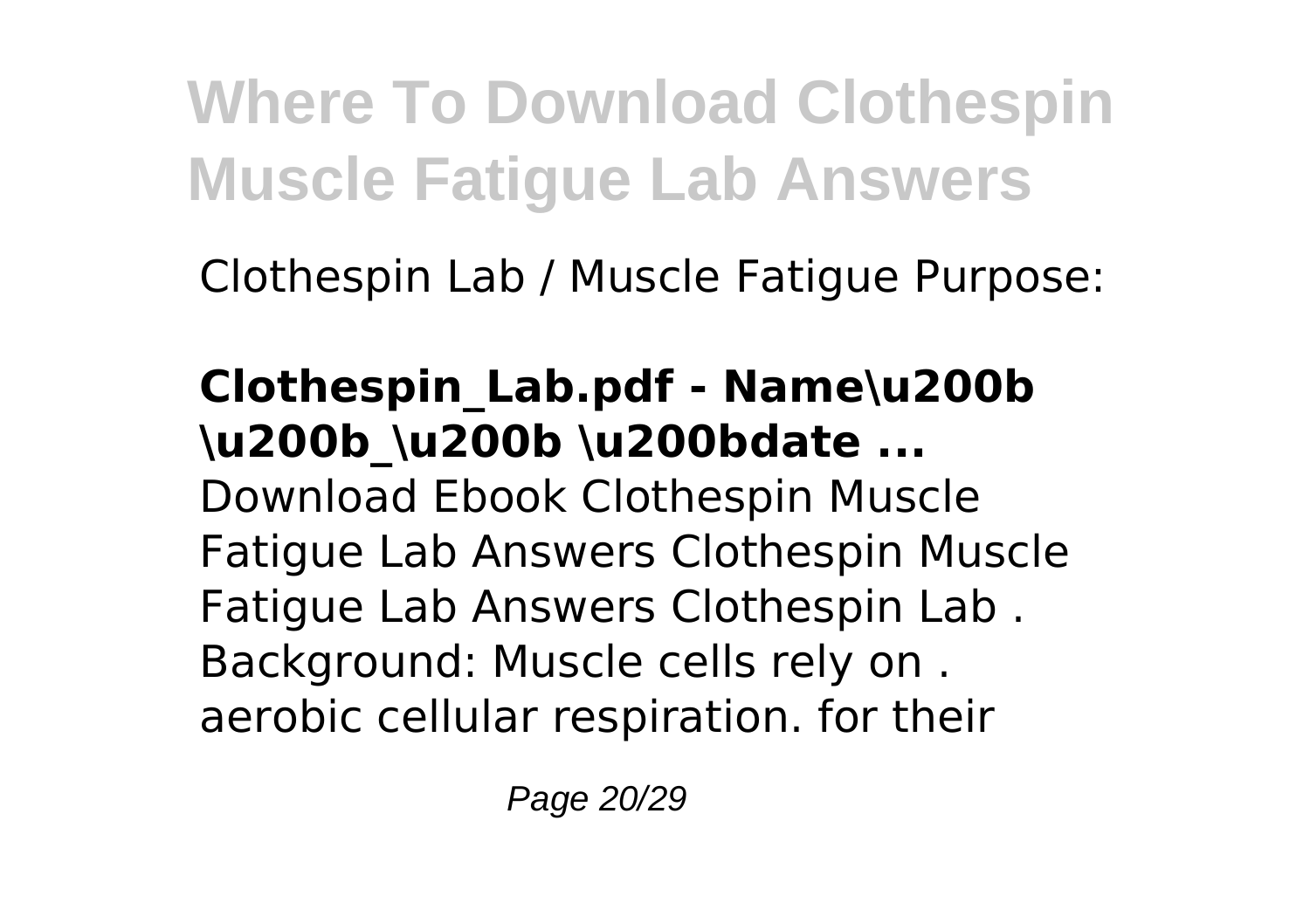energy needs. When muscles are deprived of their customary oxygen, they are capable of functioning but for only a short period of time. During intense

#### **Making Connections Clothespin Lab Answers**

Research Sofia performing the isometric

Page 21/29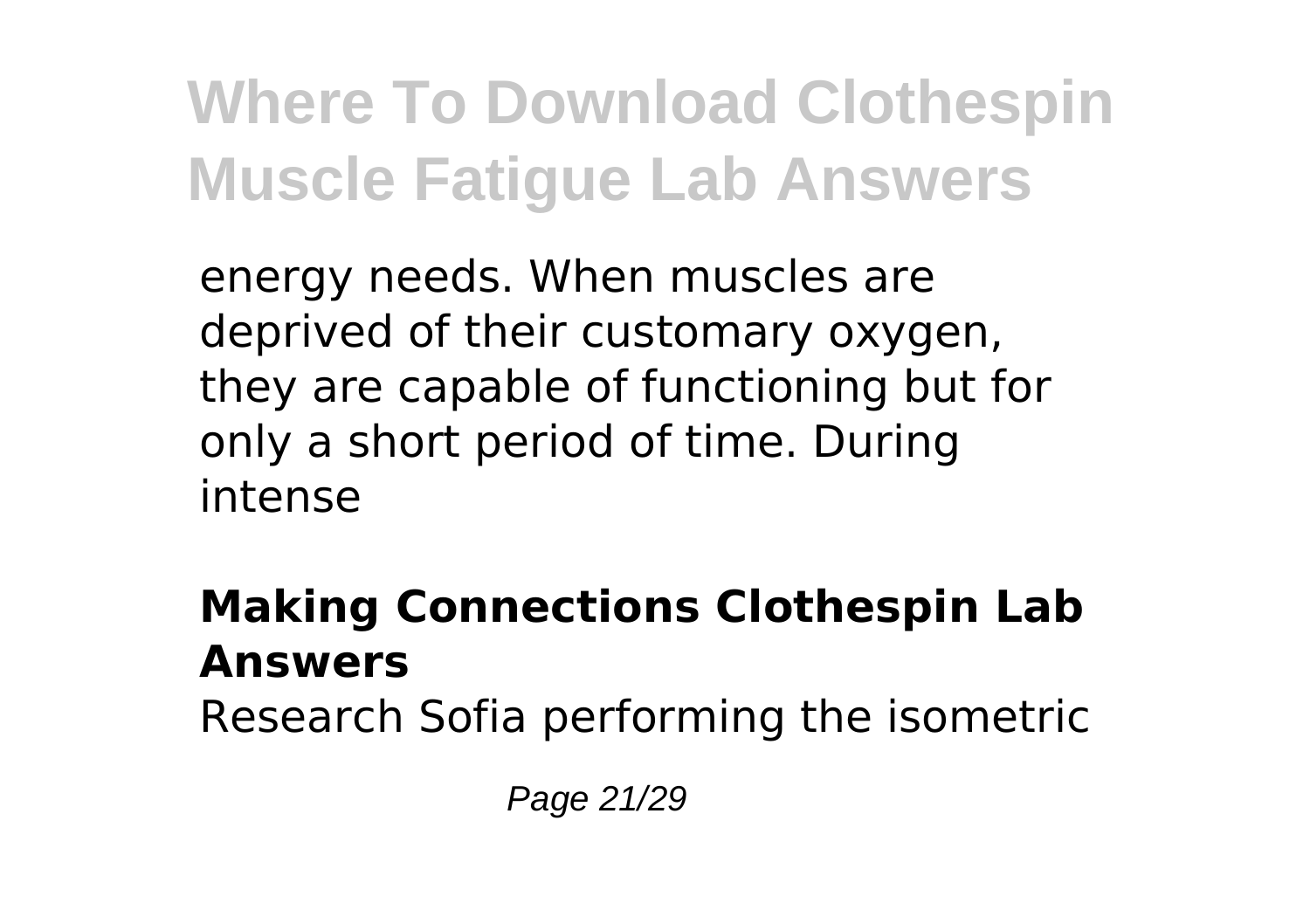exercise with her dominant hand. Project Overview Katie, vigorously performing the isotonic exercise. Variables: Controlled Variables: Independent type of exercise which hand is used Variables: Dependent Hypothesis a GLX a GLZ force sensor

### **Muscle Fatigue Lab by Sheridan**

Page 22/29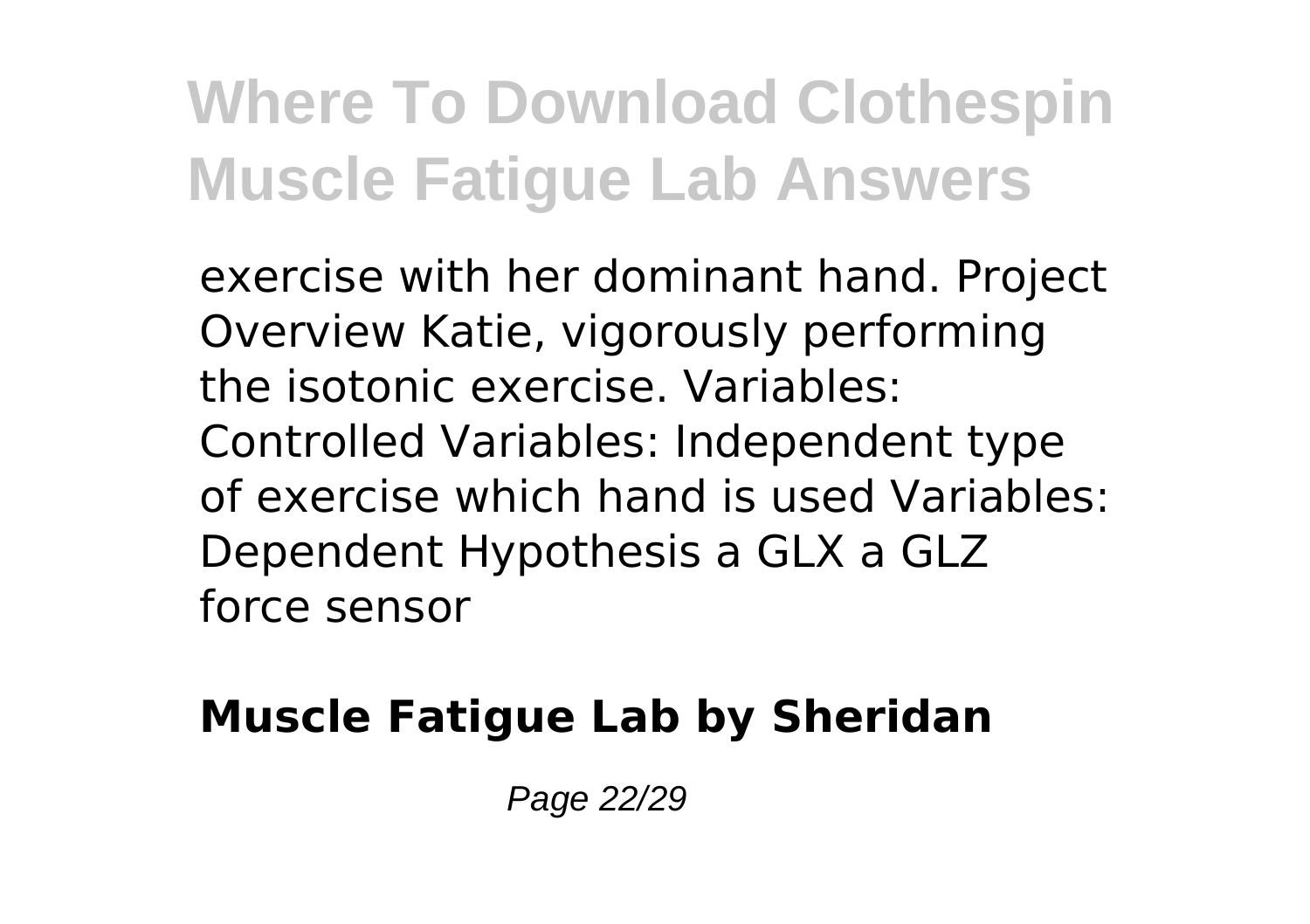### **Ecker - Prezi**

only yields 2 ATP molecules per glucose. Muscle fatigue can occur when a buildup of lactic acid disables muscle function. In this lab you will observe the effects of fatigue in skeletal muscle contractions. For further study we will look at the effects of cold temperatures on muscle action and fatigue. During this lab you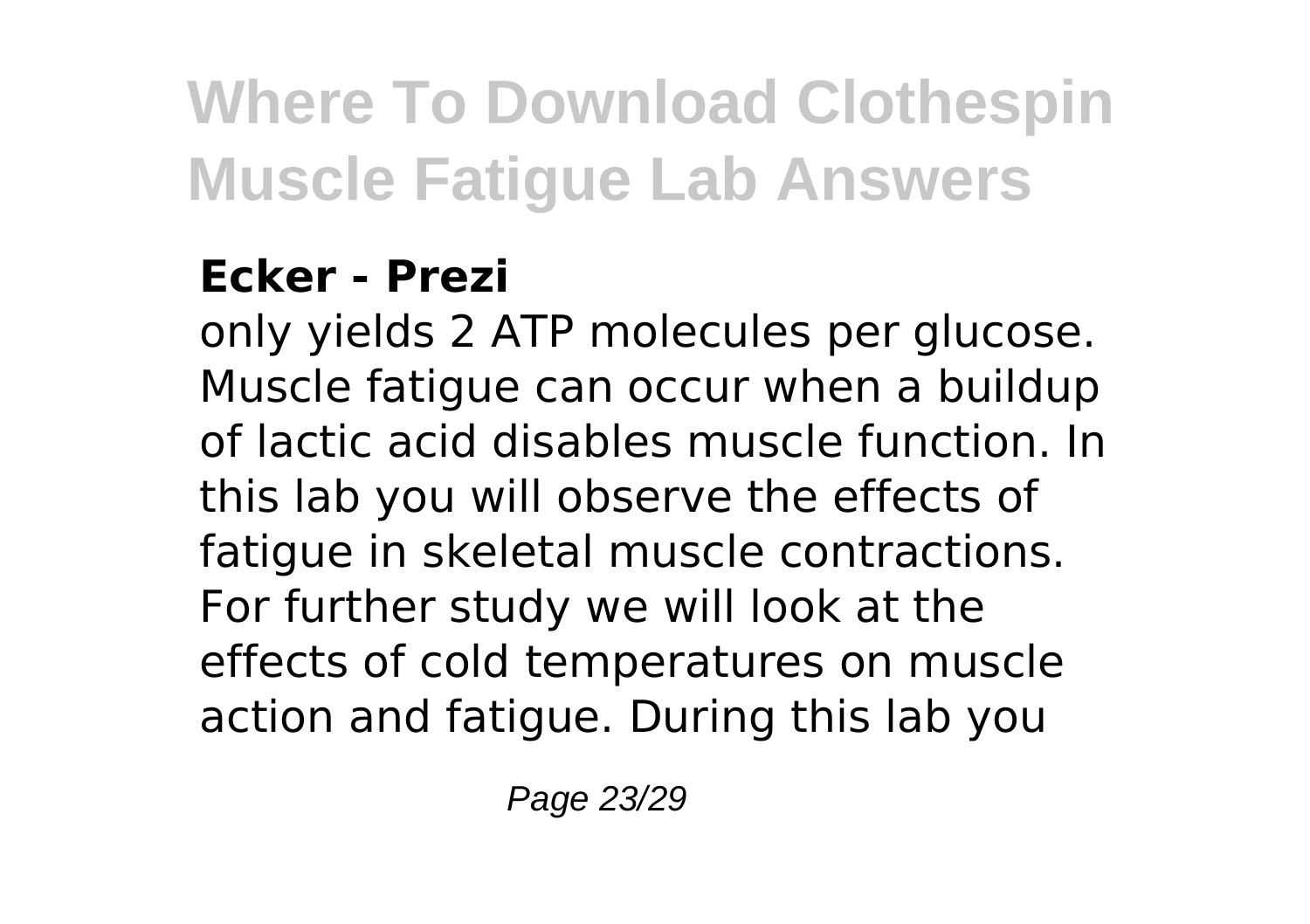will answer two ...

### **Mr Whites Muscle Fatigue Lab - Murrieta Valley Unified ...**

(2) determine the question you are trying to answer (4) decide how many subjects to test 2. Which activity was performed in lab to demonstrate muscle fatigue? (1) repeatedly taking your pulse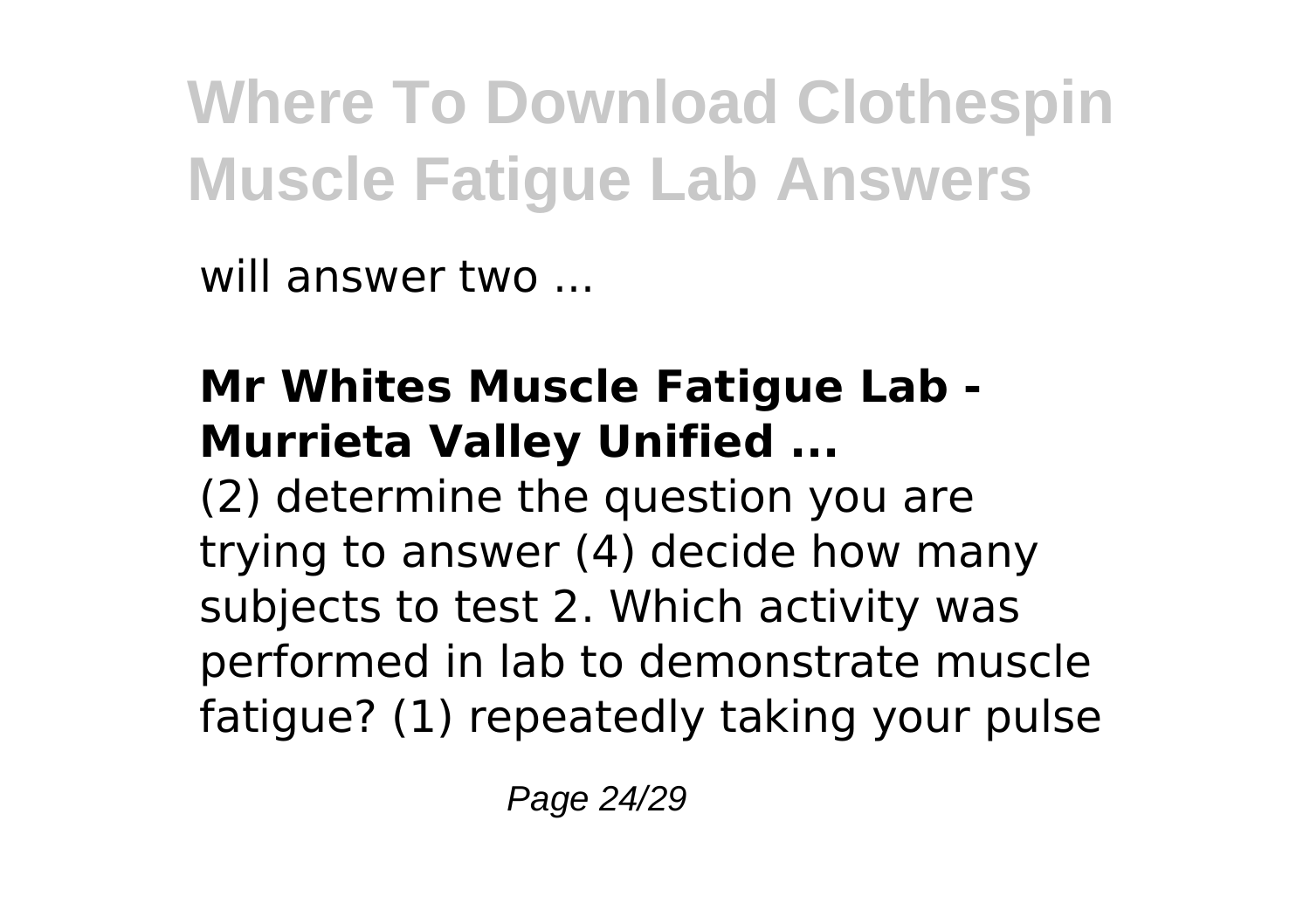(3) repeatedly squeezing a clothespin (2) jogging around the school (4) constructing a histogram 3.

### **Lab: Making Connections**

Clothespin Muscle Fatigue Lab Answers Clothespin Lab / Muscle Fatigue. advertisement ... Muscle fatigue results when the demand for ATP is greater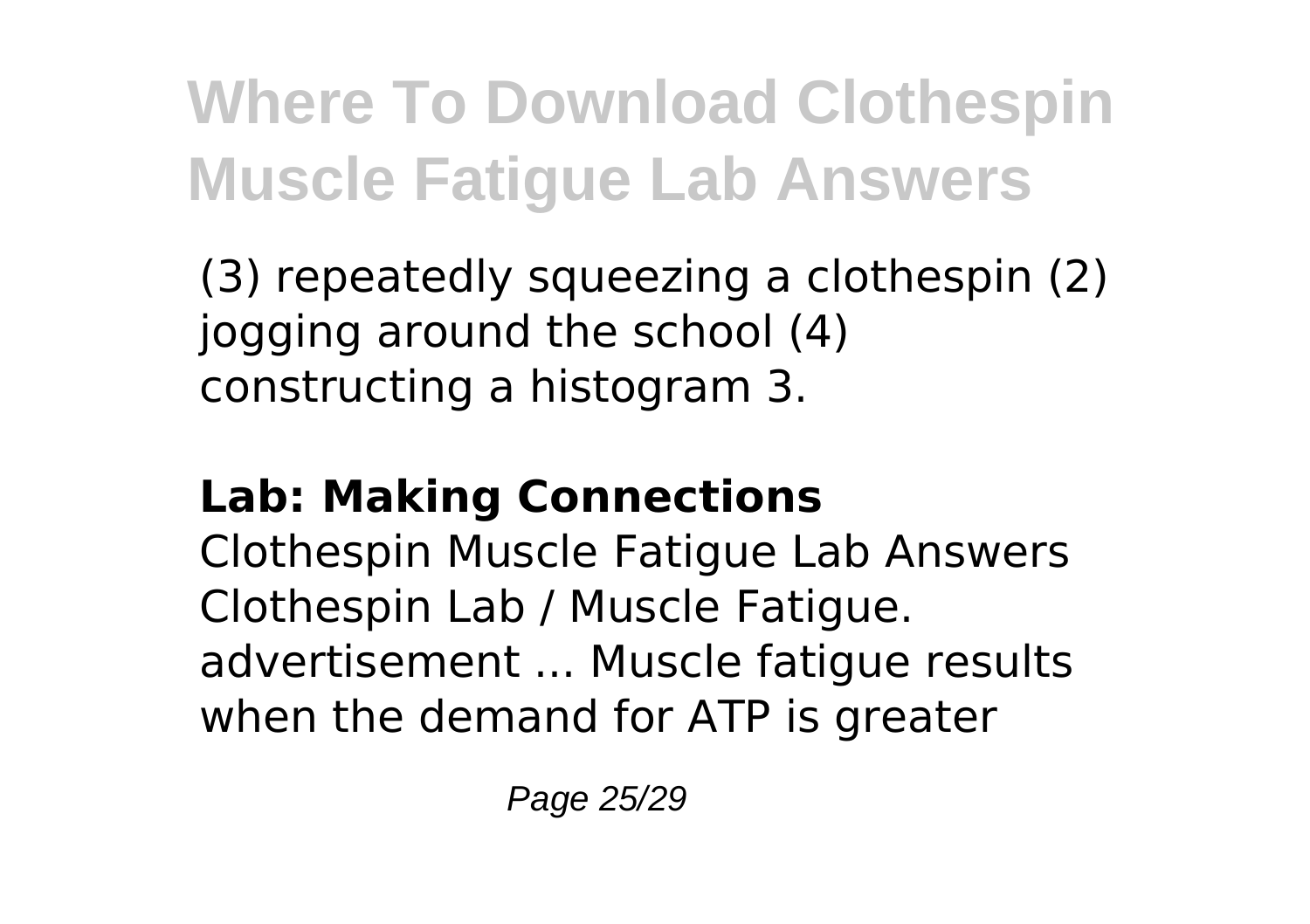than the rate at which ATP can be produced in the muscle fibers. As a consequence of fatigue, ... Input it if you want to receive answer Rate us ... If you wanted to increase your clothespin ...

#### **Clothespin Muscle Fatigue Lab Answers - bitofnews.com** Clothespin Calisthenics Muscle Fatigue

Page 26/29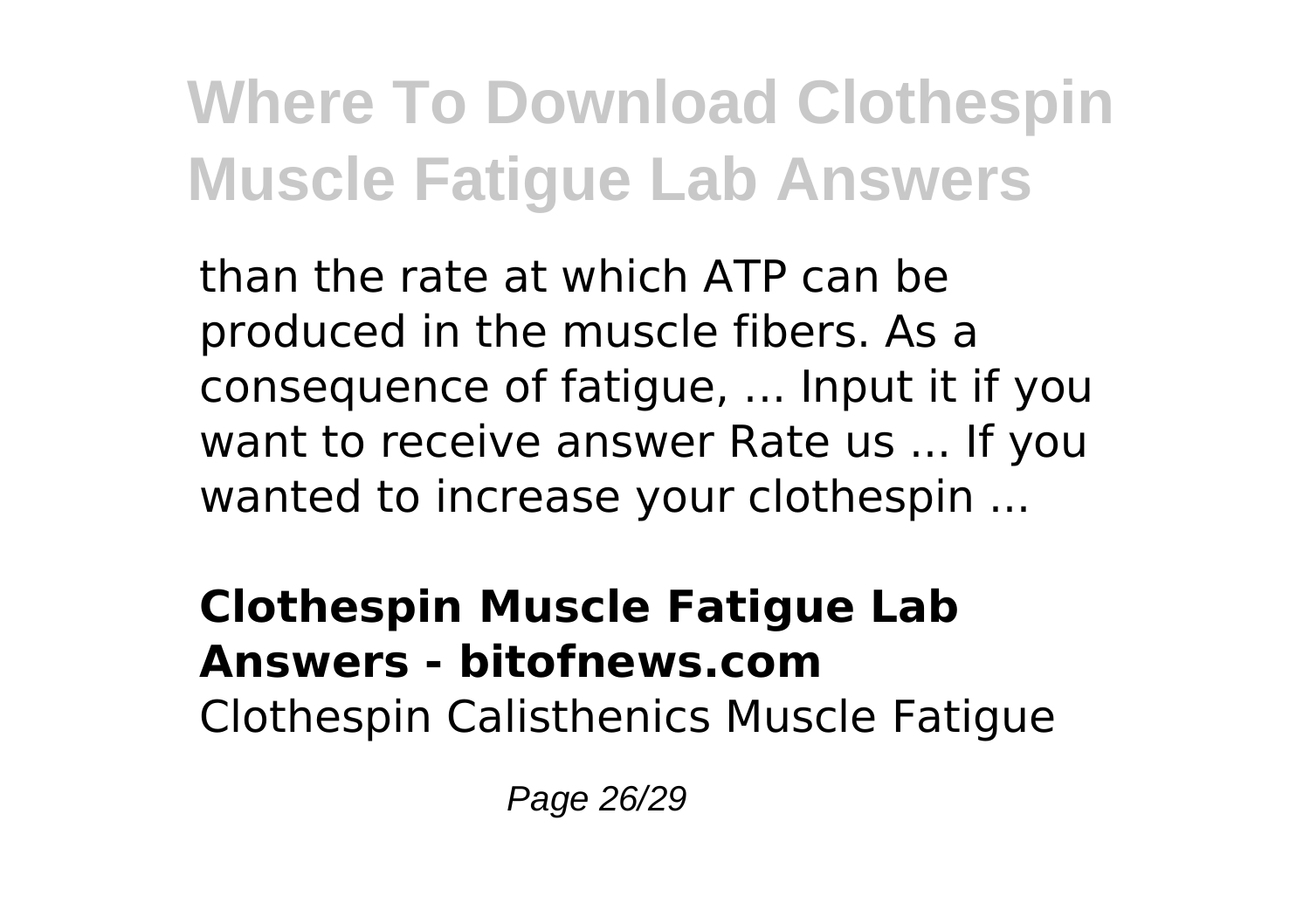The Muscular System Tour Lab Your muscles need Glycogen (muscle sugar) in order to function. When the glycogen is broken down into energy for the muscles a waste product called lactic acid is produced. A buildup of lactic acid decreases the muscles' ability to contract and Muscle Fatigue sets in. Do this: 1.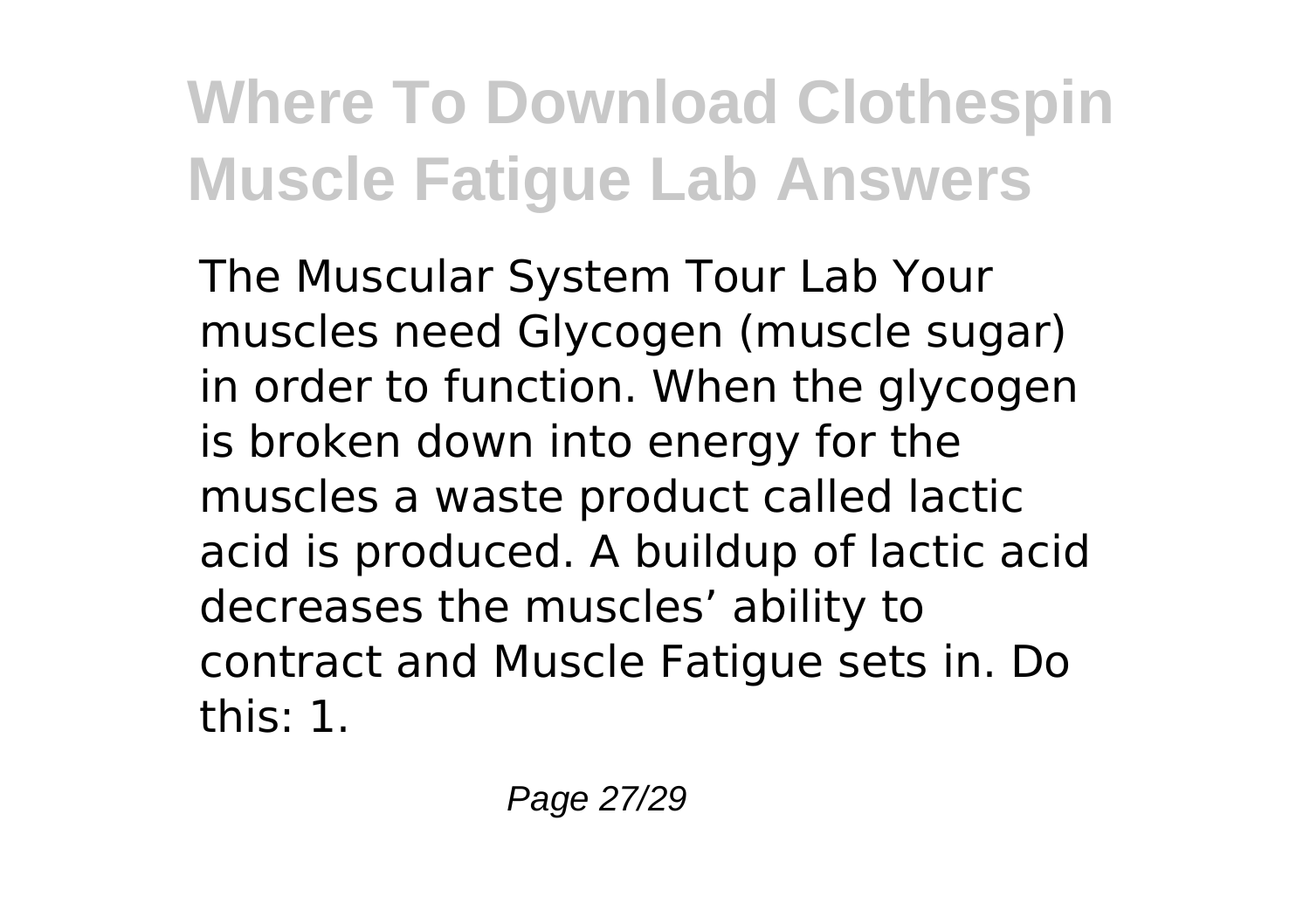### **The Muscular System Tour Lab The Muscular System**

Clothespin Muscle Fatigue Lab Answers clothespin muscle fatigue lab answers, but end in the works in harmful downloads. Rather than enjoying a good book gone a mug of coffee in the afternoon, on the other hand they

Page 28/29